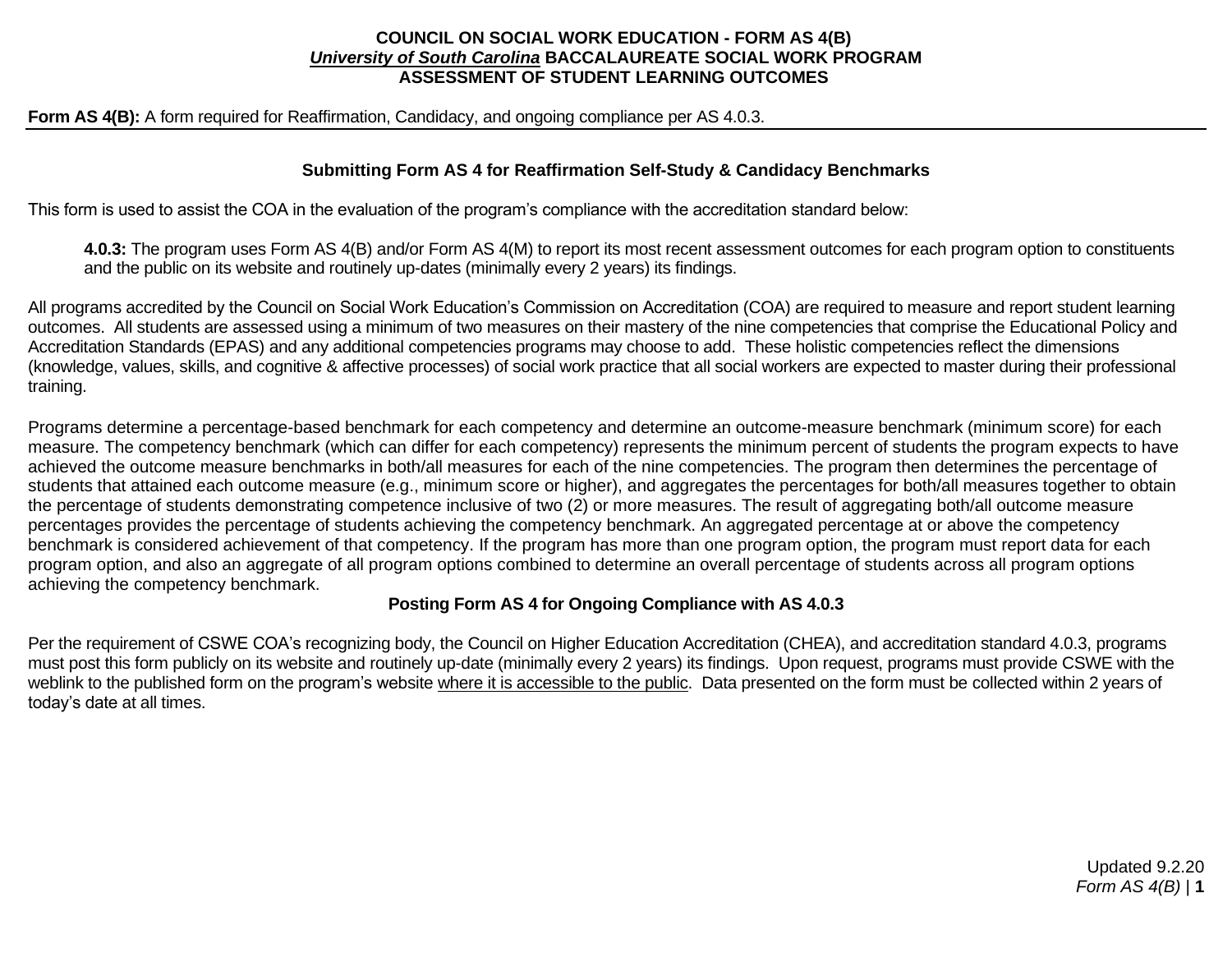## **Summary of the Program's Assessment Plan | Generalist Practice**

All students are assessed using a minimum of two measures on their mastery of the nine competencies that comprise the Educational Policy and Accreditation Standards of the Council on Social Work Education and any additional competencies programs may choose to add. Summarize the program's competency-based assessment plan. Programs may add/delete rows to accurately reflect the number measures included in the data presented.

| <b>Assessment Measure #1: Self-Assessment</b>                                                                                                                 |                         |  |  |  |  |
|---------------------------------------------------------------------------------------------------------------------------------------------------------------|-------------------------|--|--|--|--|
| Dimension(s) assessed:                                                                                                                                        | All                     |  |  |  |  |
| When/where students are assessed:                                                                                                                             | Personal time           |  |  |  |  |
| Who assessed student competence:                                                                                                                              | Self                    |  |  |  |  |
| Outcome Measure Benchmark (minimum score indicative of achievement)<br>for Competencies 1-9:                                                                  | 3                       |  |  |  |  |
| Competency Benchmark (percent of students the program expects to have<br>achieved the minimum scores, inclusive of all measures) for Competencies<br>$1 - 9:$ | 80%                     |  |  |  |  |
| <b>Assessment Measure #2: Field Assessment</b>                                                                                                                |                         |  |  |  |  |
| Dimension(s) assessed:                                                                                                                                        | All                     |  |  |  |  |
| When/where students are assessed:                                                                                                                             | Field placement         |  |  |  |  |
| Who assessed student competence:                                                                                                                              | <b>Field Instructor</b> |  |  |  |  |
| Outcome Measure Benchmark (minimum score indicative of achievement)<br>for Competencies 1-9:                                                                  | 3                       |  |  |  |  |
| Competency Benchmark (percent of students the program expects to have<br>achieved the minimum scores, inclusive of all measures) for Competencies<br>$1-9.$   | 80%                     |  |  |  |  |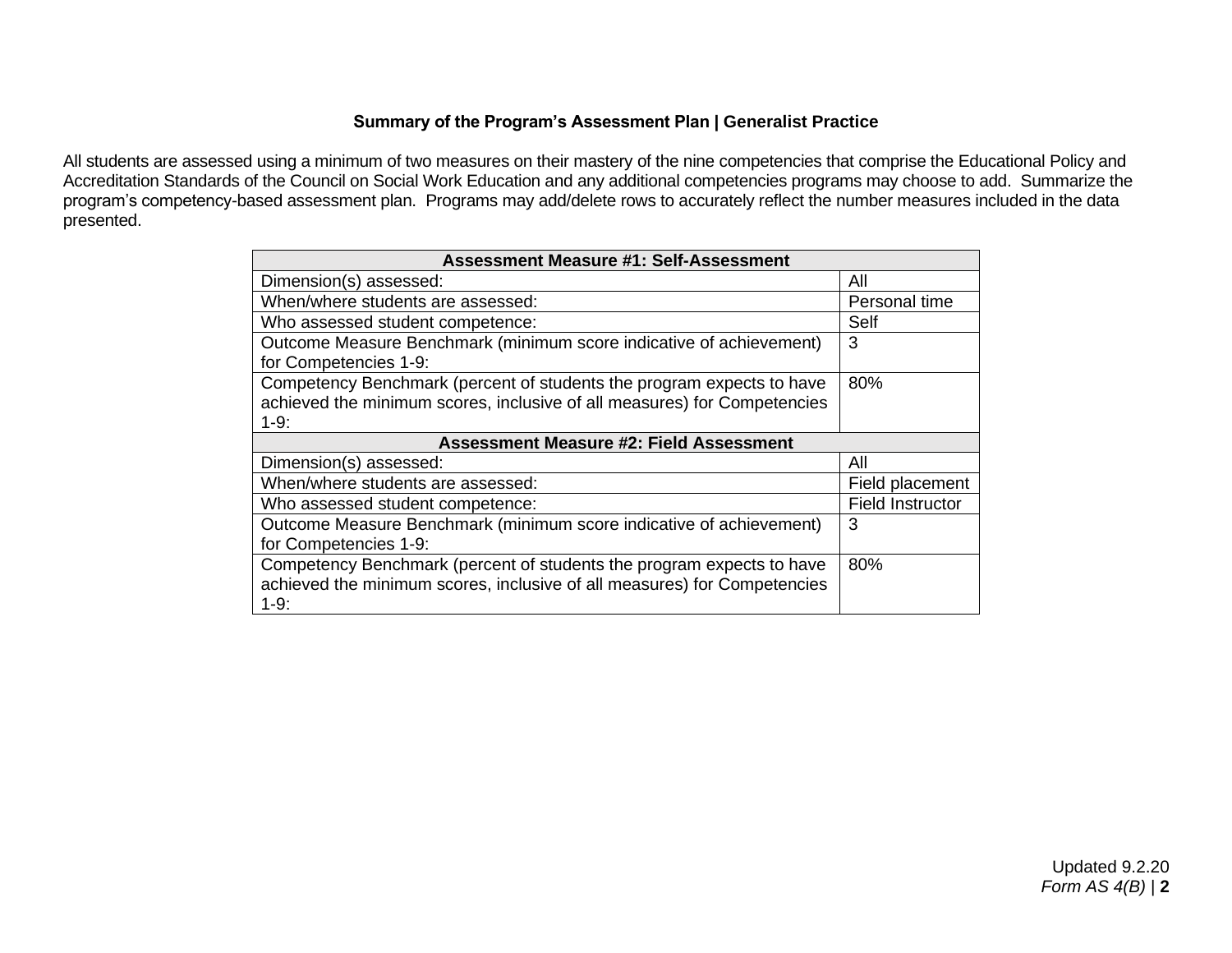# **Directions for completing Form AS 4**

Indicate the benchmark percentage for each competency. The competency benchmark is the percent of students the program expects to have achieved both/all outcome measure benchmarks. Programs calculate the percentage of students achieving each outcome measure benchmark, then calculate the percentage of students achieving each competency inclusive of two or more measures for each program option. Programs with multiple program options must present data for each program option, and in aggregate inclusive of all program options per competency. Programs may add/delete columns to accurately reflect the number of program options offered. *This is a required form.* The assessment data table may be altered to accurately reflect the number of program options offered and additional program-developed competencies program. However, beyond these formatting alternations, the program may not alter the content of this form.

| <b>COMPETENCY</b>                                                                                                                    | <b>COMPETENCY</b><br><b>BENCHMARK (%)</b> | PERCENTAGE OF STUDENTS ACHIEVING BENCHMARK                         |                                                |                                                                    |                                                                    |  |  |
|--------------------------------------------------------------------------------------------------------------------------------------|-------------------------------------------|--------------------------------------------------------------------|------------------------------------------------|--------------------------------------------------------------------|--------------------------------------------------------------------|--|--|
|                                                                                                                                      |                                           | <b>Aggregate</b><br>of Students from All<br><b>Program Options</b> | <b>Program Option #1</b><br>Columbia/In-person | <b>Program Option #2</b><br>(identify location/delivery<br>method) | <b>Program Option #3</b><br>(identify location/delivery<br>method) |  |  |
|                                                                                                                                      |                                           | $n = 43$                                                           | $n = 43$                                       | $n = (Number of$<br>students)                                      | $n = (Number of$<br>students)                                      |  |  |
| Competency 1:<br><b>Demonstrate</b><br><b>Ethical and</b><br><b>Professional</b><br><b>Behavior</b>                                  | 80%                                       | 93%                                                                | 93%                                            |                                                                    |                                                                    |  |  |
| <b>Competency 2:</b><br><b>Engage Diversity</b><br>and Difference in<br><b>Practice</b>                                              | 80%                                       | 95%                                                                | 95%                                            |                                                                    |                                                                    |  |  |
| <b>Competency 3:</b><br><b>Advance Human</b><br><b>Rights and Social,</b><br>Economic, and<br><b>Environmental</b><br><b>Justice</b> | 80%                                       | 93%                                                                | 93%                                            |                                                                    |                                                                    |  |  |

### **Assessment Data Collected during the Academic Year (2020-2021)**

Updated 9.2.20 *Form AS 4(B)* | **3**